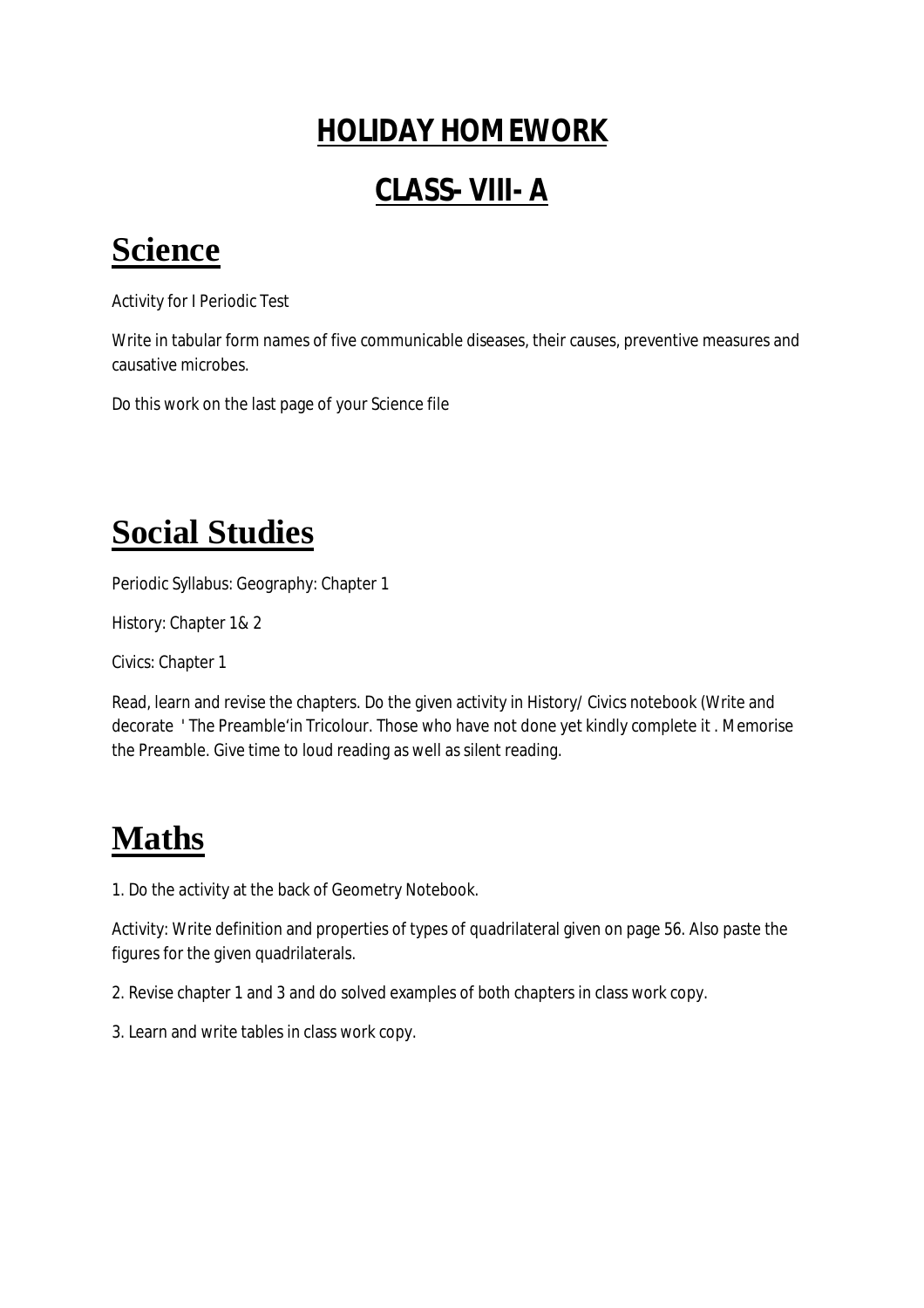# **Computer**

- 1. Paste the pictures of LAN, CAN, and MAN and describe them.
- 2. Define Network Architecture. Explain Client Server and Peer to Peer Network with diagram

Do the activity in Computer Notebook

## **English**

Term-1 Activity- ch-4: Patol babu film star a) About the author b) Character sketch c) Massage

### **Hindi**

Page no-171 पत्र लेखन-1

Page no-172 पेड़-पौधे वाला

Page no-184 बेटी बचाओ - बेटी पढ़ाओ

Page no-185 मेट्रो रेल

Grammer

पाठ -4 - समानार्थी शब्द 1 से  $20$ 

विलोम शब्द - आगमन से धीर

पाठ -5 - अनेकार्थी शब्द - 1 से 15 पेज नंबर-45